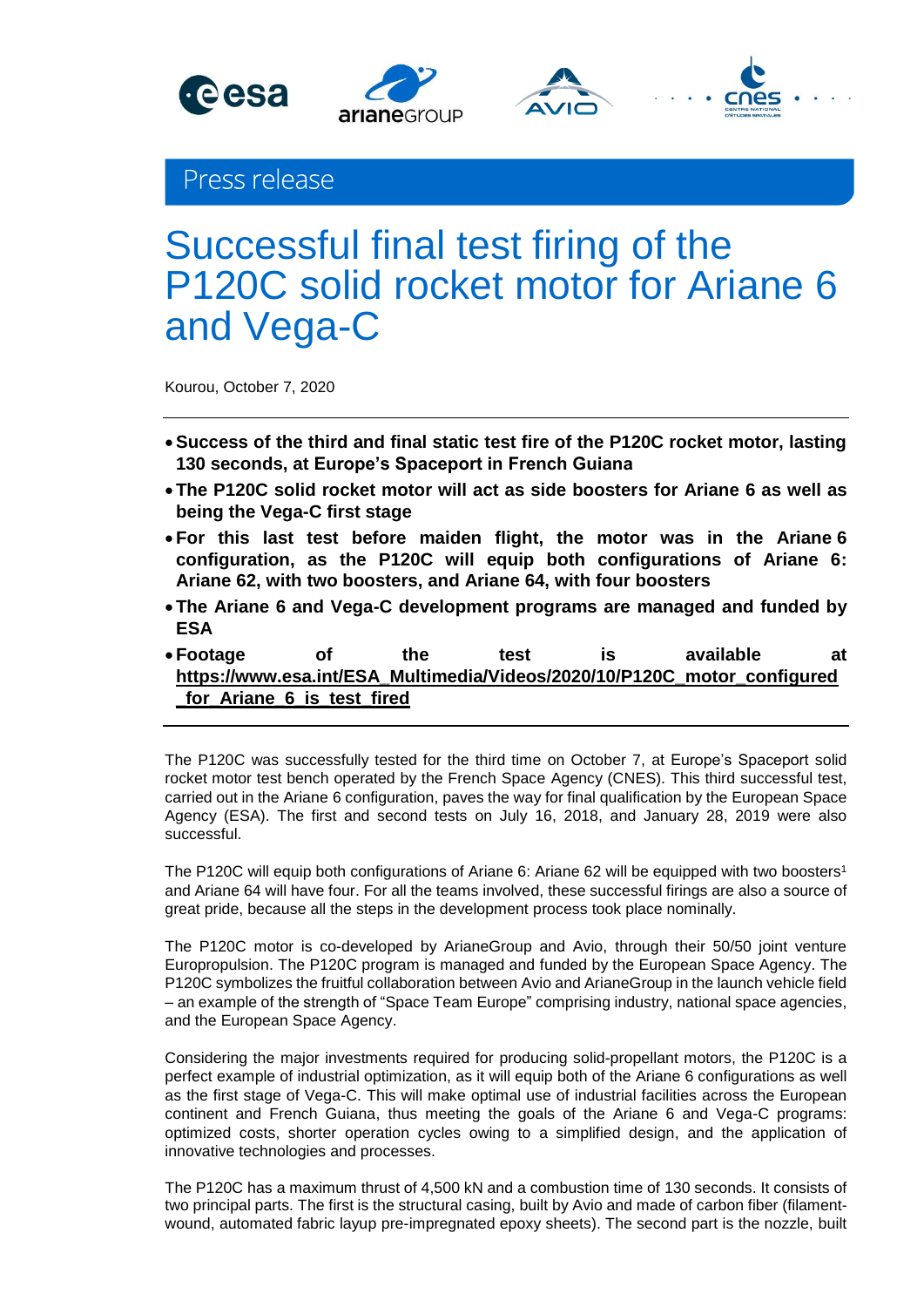





# Press release

by ArianeGroup, made of various composite materials including carbon/carbon, which allows very high-speed ejection of the extremely hot gases (3,000°C) generated by the motor, transforming this combustion gas energy into kinetic energy to create thrust. The nozzle can also be pivoted which enables the launch vehicle to be steered. Propellant manufacturing, loading, and final integration of the motor take place in French Guiana.

## **The P120C in figures:**

- Motor length: 13.5 m
- Diameter: 3.4 m
- Propellant mass: 142 t
- Motor dry mass: 11 t
- Motor case mass: 8.3 t
- Maximum thrust: 4,500 kN
- Specific impulse: 278.5 s
- Combustion time: 130 s

<sup>1</sup> In Ariane 6 program terminology, these boosters are called ESR (Equipped Solid Rocket) and consist of the P120C rocket motor and specific Ariane 6 equipment, notably the rear skirt.

## **ArianeGroup Press Contacts:**

Astrid EMERIT - T. +33.6.86.65.45.02 [astrid.emerit@ariane.group](mailto:astrid.emerit@ariane.group) Julien WATELET - T. +33.6 88.06.11.48 [julien.watelet@ariane.group](mailto:julien.watelet@ariane.group)

### **Avio Press Contact:**

Giuseppe COCCON - T. +393488558076 [Giuseppe.coccon@avio.com](mailto:Giuseppe.coccon@avio.com) Francesco DE LORENZO - T. +393355293206 [francesco.delorenzo@avio.com](mailto:francesco.delorenzo@avio.com)

#### **CNES Press Contacts:**

Pascale BRESSON - T. +33.1.44.76.75.39 [pascale.bresson@cnes.fr](mailto:astrid.emerit@ariane.group) Raphaël SART - T. +33.1.44.76.74.51 [raphael.sart@cnes.fr](mailto:julien.watelet@ariane.group)

### **ESA Press Contacts :**

Ninja MENNING – T. +31 71 565 6409 media@esa.int

#### **About ArianeGroup**

ArianeGroup develops and supplies innovative and competitive solutions for civil and military space launchers, with expertise in all aspects of state-of-the-art propulsion technologies. ArianeGroup is lead contractor for Europe's Ariane 5 and Ariane 6 launcher families, responsible for both design and the entire production chain, up to and including marketing by its Arianespace subsidiary, as well as for the missiles of the French oceanic deterrent force. ArianeGroup and its subsidiaries enjoy a global reputation as specialists in the field of equipment and propulsion for space applications, while their expertise also benefits other industrial sectors. The group is a joint venture equally owned by Airbus and Safran, and employs approximately 9,000 highly qualified staff in France and Germany. Its 2019 revenues amounted to 3.1 billion Euros.